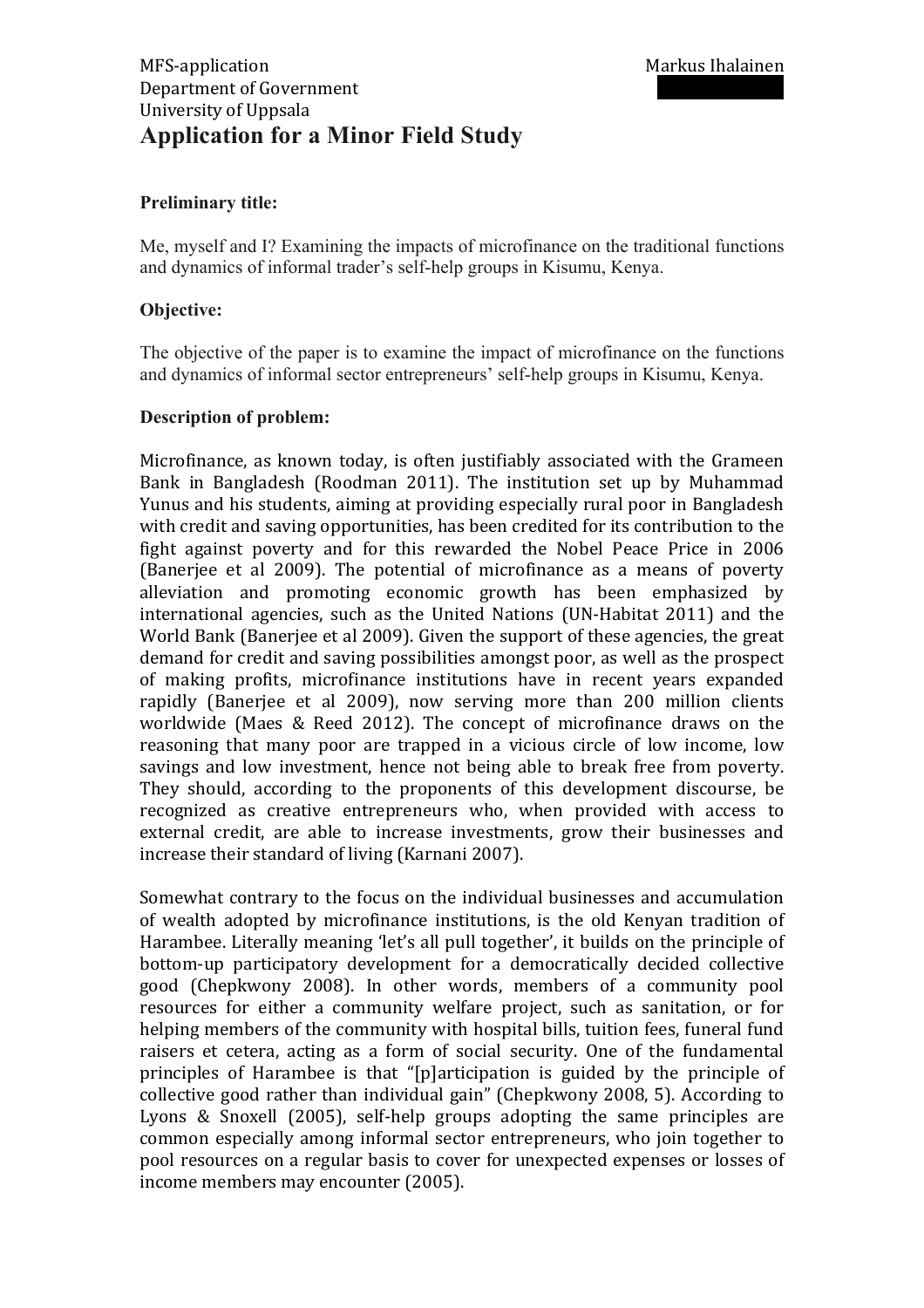Almost- all- microfinance- programs- are-designed-according- to-a-ioint-liabilityprinciple, meaning that borrowers apply for the individual loans as a group, inwhich the members act as guarantors for the loans issued to the group members-(Karnani- 2007). This is both-due-to- ensuring-repayments- and- enabling-theproduction of social capital (Mayoux 2001). As the traditional self-help groupsnow have access to external credit- from- formal- credit- institutions, a potentialconflict arises between the strong- focus- on- individual- economic-growth- in- thejoint-liability groups - driven by the peer-pressure to meet repayments - and the traditional focus on collective good in the self-help groups. The question then is, how the- functions and dynamics of the groups regarding e.g. selection of members, social-security, support-and-community-development-are-affected-bythe changes in the individual livelihood strategies brought about by the microcredit. This issue has not received much, if any, attention in previous papers.

On a larger-scale, the case-illustrates-the-relationship-between-culture, traditionand-existing-forms-of-local-development-(e.g. Abwunza-1997), and the currentlypredominant-neoliberal-development-discourse, promoting-entrepreneurship-asthe-main-mean- for- development (Karnani- 2007) and thus- exemplified- by- theglobal expansion of microfinance (Bateman & Chang- 2009). Even though themicrofinance-has-been-critically-examined-in-many-studies-(e.g.-Brohman-1995, Sandbrook 2000), much of the work in the field has been concentrated at evaluating whether-microfinance programs-have-been-able-to-deliver-the-resultsthey were designed to deliver (e.g. Mayoux 2001, Banerjee et al 2009). Unintended and context-specific consequences with indicators difficult to quantify have thus received less attention.

### **Methods:)**

The paper- will-combine- a- literature- study- with- a- field- study- examining- thefunctions- and- dynamics- of- groups- in- the- informal- trading-sector- in- Kisumu, Kenya. The examined groups will be picked through the Grassroots Trust for-Community-Organization in-Kenya, who-works-with-organizing-the-informal-selfhelp groups in- Kisumu- (Interview, Apiyo- 2012-09-03), as well as through the-'snowball –effect', i.e. one informant/group introducing me-to-the-next-one. Forthe-sake- of- viability, the-study- will- focus- on-one-specific-sector- within- theinformal-economy. The sector-will-most-likely-be-informal-petty-trade,-includingstreet and market vendors, as self-help groups and microcredit are reported to be-common- within- this-sector- (Lyons-&- Snoxell- 2005, Apiyo- 2012-09-03). Thefirst part of the field study will be to identify appropriate groups for the study. To capture-variation, groups-participating-in-different-microfinance-program-as-wellas groups not receiving microcredit will be studied. Variation in impacts depending on-group-size- and- age- or-sex- composition-must-also- be-considered, but-the-final-determination-of-variables-will-be-done-after-conducting-interviewswith a few key informants identified in the field.

Mr. Apiyo- did in the interview  $(2012-09-03)$  confirm that self-help-groups arecommonly- targeted- in- microfinance- programs- in- Kisumu,- where- multiple-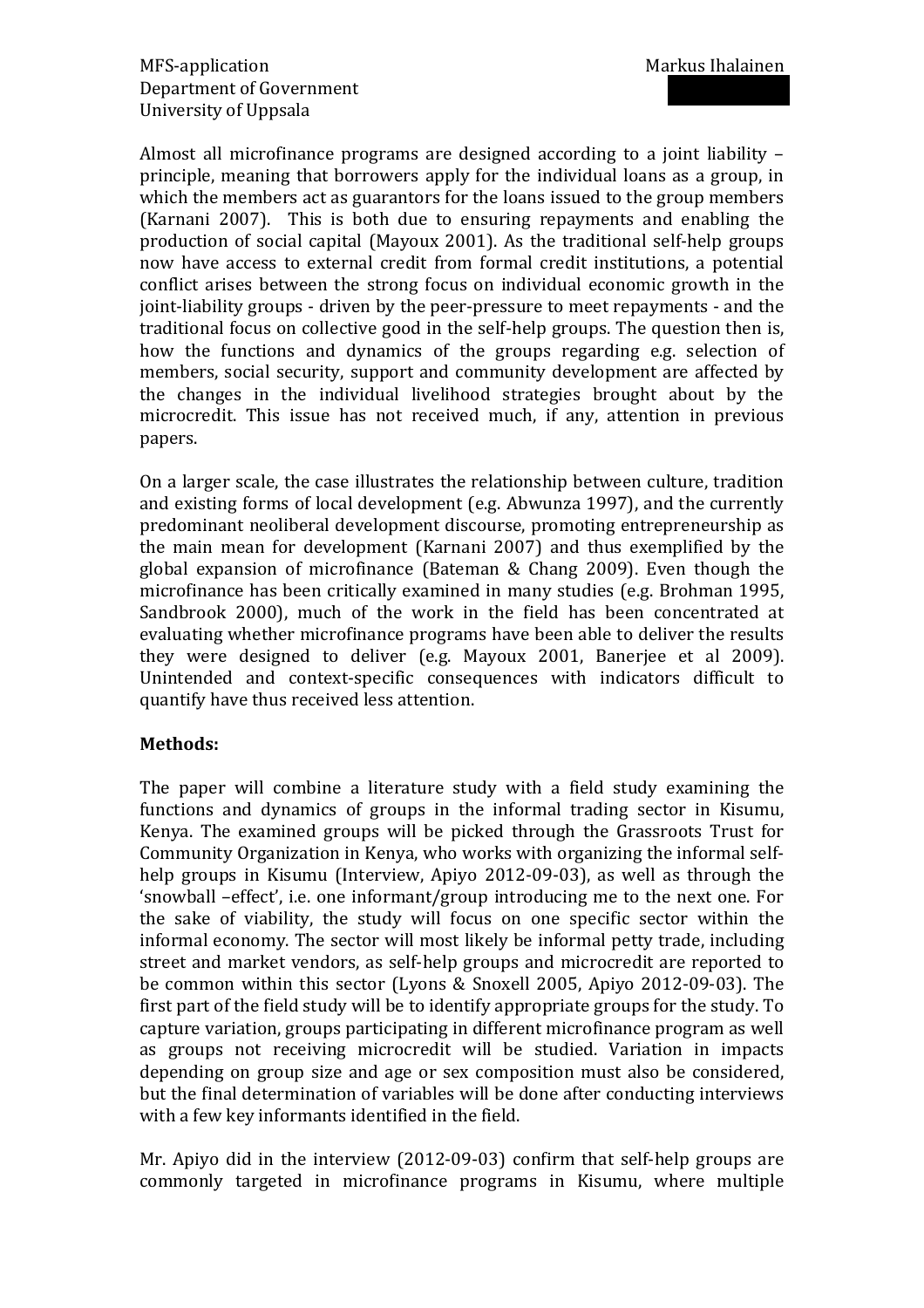# MFS-application Markus Ihalainen Department of Government University-of-Uppsala

microfinance institutions currently operate (AMFI 2012-09-10, internet). Examined groups will be picked out by either questionnaires or brief interviewswith a few group members. After this, semi-structured interviews with membersof the groups-will-be-conducted, in-which-they-will-be-asked-e.g. how-they-viewthe-functions-of- the-self-help-groups-have-been-affected-by-microcredit,-if- theirrelations with other group-members-have-changed, who-may-join-the-group-etcetera. Interviews with representatives for microfinance institutions could alsobe conducted, if designs of the programs need clarification.

The size of the population for the study is still uncertain, but as the paper aims to examine-the-experiences of the informants-regarding-the-functions-and-dynamicsof the group and how potential changes in livelihood strategies have affected that, the study will be based mostly on qualitative data. This could of course affect the-replicability-and-representativeness-of- the-study. Hence, great-weightwill- be- given- to- providing-transparency- regarding- methods- and- results- in- thepaper. As informal-sector- entrepreneurs- are- generally- not- officially-registered, and reliable and quantifiable information- regarding- incomes, investment- orexpenditures in e.g. communal projects is thus often difficult to obtain (e.g. Brown-2006), the qualitative approach may thus be justified.

I-have-a-good-overview- of- the- fields- of- informal-economy- and- microfinance- in-Kenya. I wrote my Bachelor's thesis on informal trade in Nairobi in 2010, and I am-currently-doing-an-internship- for-UN-Habitat-in-Nairobi, where I-work-withdeveloping a-microfinance-program-targeting-the-informal-sector-in-Kenya. It-ismy-experiences-here-that-sparked-the-interest-in-this-specific-research-question,as-I-have-been- wrestling- with- the- issue-designing- the-program- without- theopportunity-of-conducting a field-study. I also have contacts, such as Mr. Apiyo, in-Kisumu, who can not only offer me-help with providing contacts, but also assistin-finding-accommodation, interpreters et cetera.

## Place and time for field study:

The-field-study-will-be-conducted-in-Kisumu, Kenya, between-mid-February-andmid-April 2013.

## **Alternative)layout:)**

If, contrary to the literature-reviewed- and Mr. Apiyo's confirmation, self-helpgroups-would-not-exist-in-Kisumu to-an-extent- that- focusing-on- them-would-bemeaningful, or the existing ones would not use the services of credit institutions, an alternative approach would be necessary. In the highly unlikely event of oneof these scenarios to emerge, other viable ideas could be to focus on the impact of microcredit- on-individual-livelihoods- of- the-borrowers- or-examine- the-jointliability groups in terms of social capital and inclusion/exclusion, and how thislinks to livelihoods of the members.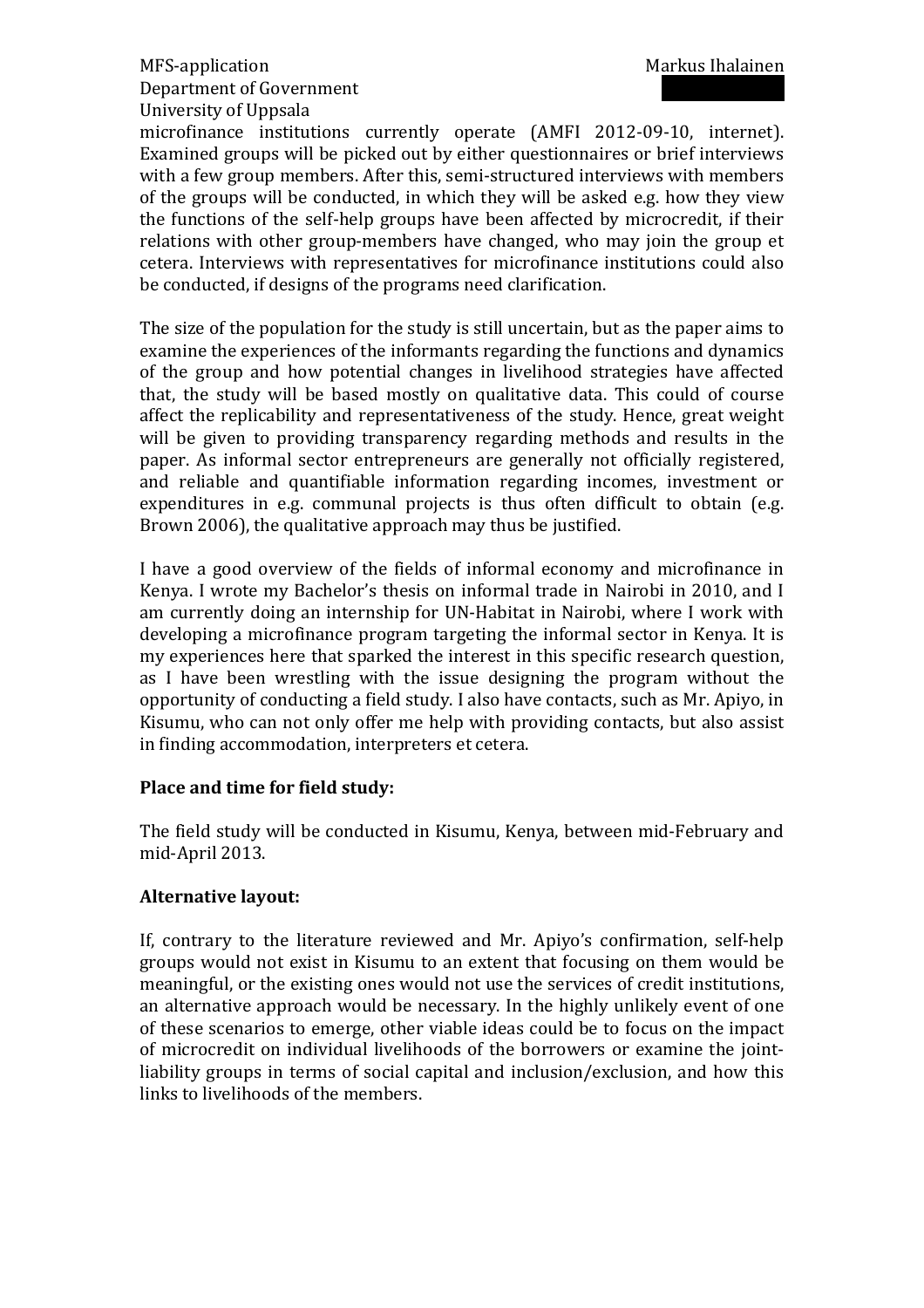# **Primary)budget:**

| Two-way flights to study area: Stockholm    | ~5400 SEK according to mriet.se          |
|---------------------------------------------|------------------------------------------|
| (Arlanda) – Nairobi (Jomo Kenyatta          |                                          |
| International Airport)                      |                                          |
| Two-way trip to Arlanda airport             | 160 SEK according to ul.se               |
| Living expenses during the field study, two | $~10$ 000 SEK (rough estimate based on   |
| months                                      | earlier experience in Kenya).            |
| Accommodation for 2 months,<br>rough        | ~7000 SEK (rough estimate based<br>on    |
| estimate                                    | earlier experience in Kenya).            |
|                                             |                                          |
| Additional costs (medication, maps, phone   | 3000 SEK (rough estimate)                |
| cards, literature, interpreters etc.)       |                                          |
| Transport within Kisumu for two months      | $~1000$ SEK (rough estimate)             |
| (two trips a day)                           |                                          |
| Transport to Kisumu (two-ways)              | $~500$ SEK                               |
| Malaria medication, Lariam                  | 460 SEK (Length of medication for a 2    |
|                                             | month trip is 16 weeks, why two packages |
|                                             | of Lariam is needed, á 230,50 SEK),      |
|                                             | according to apoteket.se                 |
| Travel insurance cost                       | <b>500 SEK</b>                           |
| VISA                                        | 400 SEK                                  |
|                                             |                                          |
| <b>TOTAL:</b>                               | 28 420 SEK                               |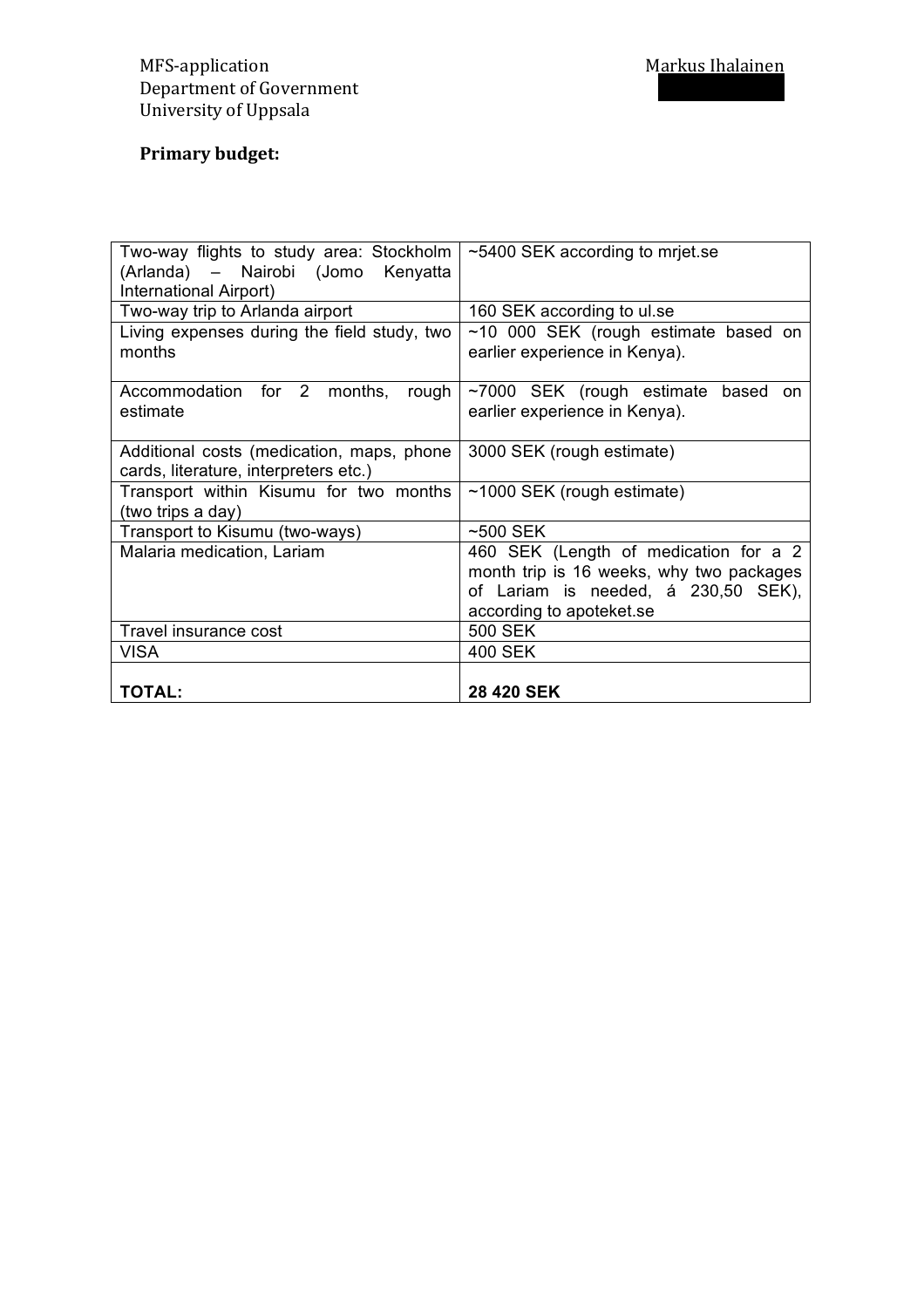Abwunza, J. (1990): Nyayo: Cultural Contradictions in Kenya Rural Capitalism. *Anthropologica*, Vol. 32, No. 2, pp. 183-203.

Banerjee, A.; Duflo, E.; Glennersterx, R.; Kinnan, C. (2009): The miracle of microfinance? Evidence from a randomized evaluation. *Innovations for Poverty Action*.

Bateman, M.; Chang, H. (2009): The Microfinance Illusion. *Mimeo*. Vol. 38.

Bhatt, N.; Tang, S. (2001): Delivering Microfinance in Developing Countries: Controversies and Policy Perspectives. *Policy Studies Journal*, Vol. 29, No. 2, pp. 319-333.

Brohman, J. (1995): Economism and critical silences in development studies: A theoretical critique of neoliberalism. Third World Quarterly. Vol. 16, No. 2.

Brown, A. (2006): *Contested Space: Street Trading, Public Space, and Livelihoods in Developing Cities. Practical Action, USA.* 

Chepkwony, K. C. (2008): THE ROLE OF HARAMBEE IN SOCIO-ECONOMIC DEVELOPMENT IN KENYA: A CASE OF THE EDUCATION SECTOR. History of philantrophy in-Europe and the United-States: Comparative aspects. (MISP-4thedition).

Karnani, A. (2007): Employment, not Microcredit, is the Solution. *Ross School of Business Working Paper Series*, Working Paper No. 1065.

Lyons, M.; Snoxell, S. (2005): Creating-Urban-Social-Capital: Some-Evidence-from-Informal-Traders-in-Nairobi.-*Urban0Studies*,-Vol.-42,-No.-7,-pp.-1077–1097.

Maes, J.; Reed, L. (2012): *State of the Microcredit Summit Campaign Report.* Microcredit Summit Campaign, USA.

Mayoux, L. (2001): Tackling the Down Side: Social Capital, Women's Empowerment and Micro-Finance in Cameroon. *Development and Change*, Vol. 32, pp. 435-464.

Roodman, D. (2011): *Due Diligence: An Impertinent Inquiry into Microfinance*. Center for Global Development, USA.

Sandbrook, R. (2000): Globalization and the limits of neoliberal developmentdoctrine. Third World Quarterly. Vol. 21, No. 6.

UN-Habitat (2011): *Microfinance, poverty reduction and millennium development* goals. UN-Habitat, Nairobi.